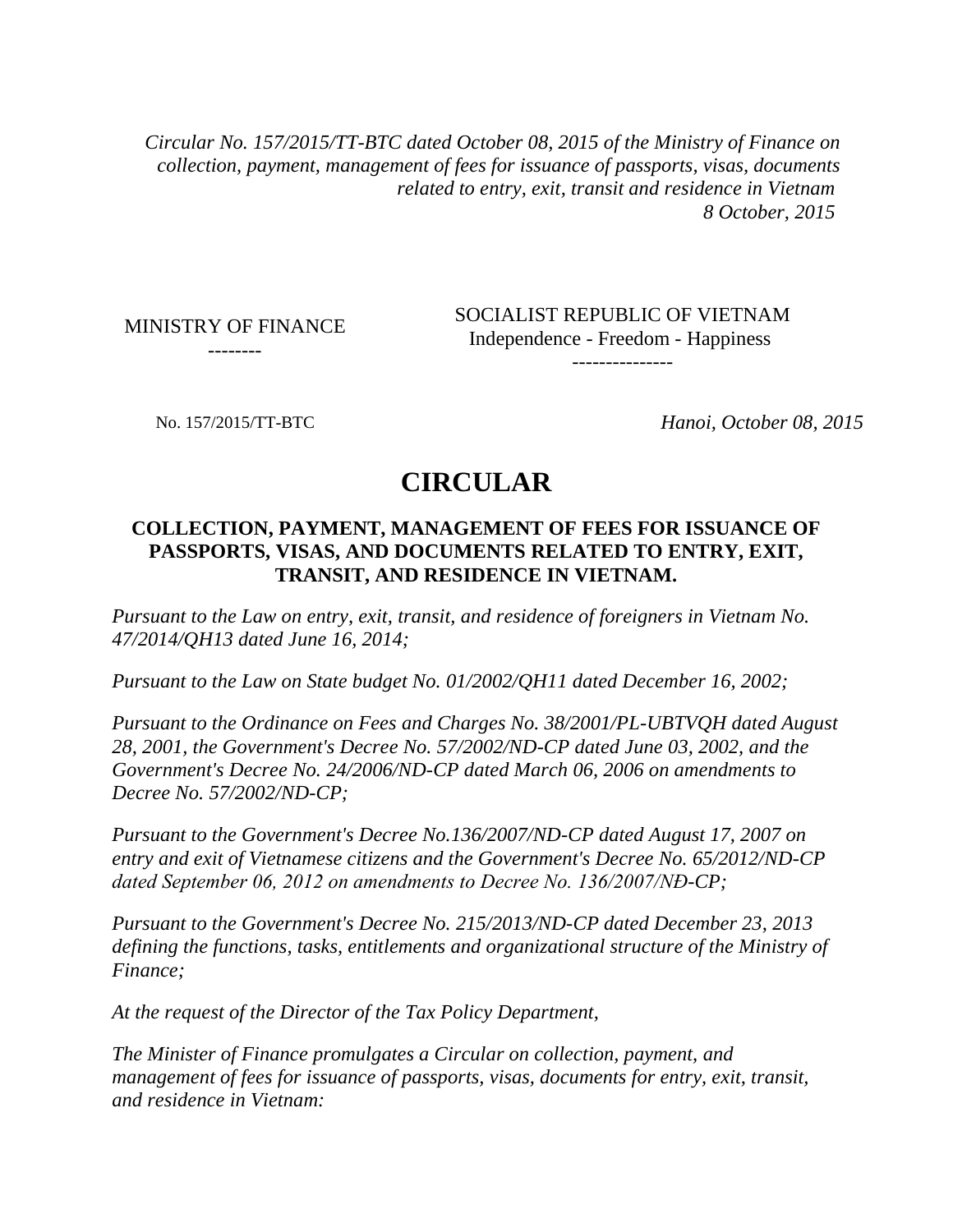#### **Article 1. Scope**

This Circular deals with collection, payment, management of fees for issuance of passports, visas, documents for Vietnamese and foreigners to enter, exit, transit through, and reside in Vietnam (hereinafter referred to as immigration fees) collected in Vietnam by agencies affiliated to the Ministry of Foreign Affairs, the Ministry of Public Security, and the Ministry of National Defense.

#### **Article 2. Fee payer**

Any Vietnamese citizen who submit an application to the Ministry of Public Security, the Ministry of Foreign Affairs, or the Ministry of National Defense for issuance of a passport or document related to issuance of the passport (if any); foreigners granted visas by such authorities; foreigners granted documents for entry, exit, transit through, or residence in Vietnam shall pay fees as prescribed by this Circular.

#### **Article 3. Cases of fee exemptions**

- 1. Invited guests (including their spouses and children) of Communist Party, the State, the Government, the National Assembly.
- 2. Employees of foreign diplomatic missions, consular offices, and representative agencies of international organizations in Vietnam, their family (spouses and children under 18) who are not Vietnamese citizens and not residing in Vietnam are exempt from immigration fees on the principle of reciprocity.
- 3. Foreigners exempt from visa fees under international agreements between Vietnam and other countries, or on the principle of reciprocity.
- 4. Foreigners entering Vietnam to provide relief or humanitarian aid for Vietnamese organizations and individuals.
- 5. The persons exempt from immigration fees under particular decisions of the Minister of Foreign Affairs, the Minister of Public Security, or the Minister of National Defense.
- 6. The fee-collecting agency shall append the GRATIS seal on issued documents in the aforementioned cases of fee exemption.

In case a Vietnamese citizen or foreigner has paid the fee for issuance of a passport or document associated with issuance of the passport and visa but is not eligible to be granted such documents, the fee-collecting agency shall refund the fee using the revenue from collected immigration fees when receiving a notice of ineligibility. The fee shall not be refunded if the applicant refuses to receive the result.

#### **Article 4. Fee rates**

1. Immigration fees are specified in the Appendix enclosed herewith.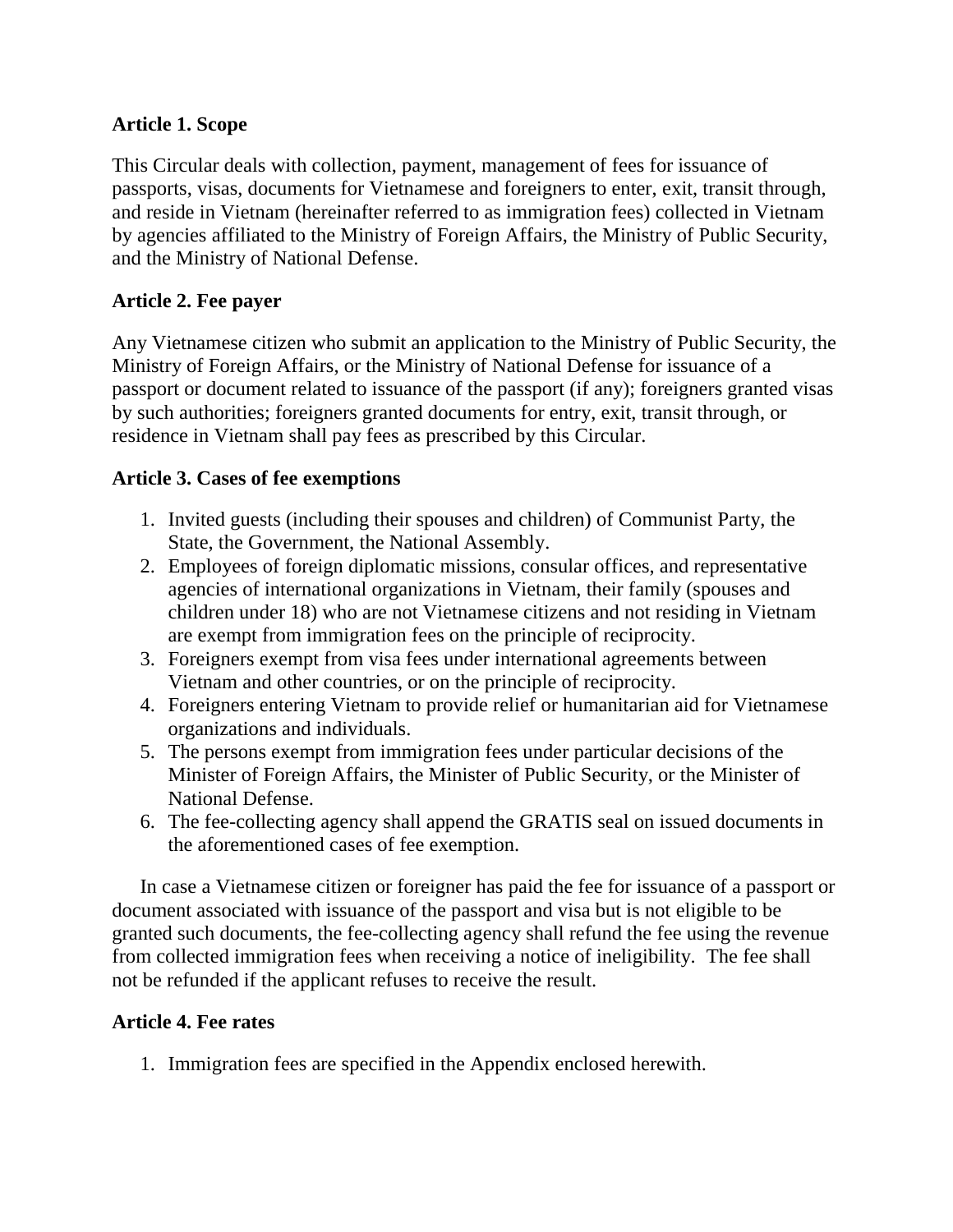2. Immigration fees shall be collected in VND. The fees collected in USD shall be collected in USD or converted from VND according to the average exchange rate on inter-bank foreign exchange market announced by the State bank of Vietnam on the collection date.

#### **Article 5. Fee collection, payment, and management**

- 1) Agencies of the Ministry of Public Security, the Ministry of Foreign Affairs, and the Ministry of National Defense assigned to issue passports, visas, immigration documents shall collect immigration fees (hereinafter referred to as fee-collecting agency) as follows:
	- a) Post the fee rates prescribed by this Circular where fees are collected. Issue receipts to fee payers (received at local tax authorities in the same area as the feecollecting agency).
	- b) Collect fees in cash or other non-cash payment methods; open an account at the State Treasury in the same area to temporary deposit collected fees. If fees are paid as non-cash payment, accounts may be opened at commercial banks, credit institutions, and service organizations as prescribed by law. Make a statement of fees transferred to the account at the State Treasury shall be made every day or on the next working day at the latest.
	- c) Register, declare, transfer fees in accordance with Circular No. 156/2013/TT-BTC on guidelines for the Law on Tax administration, the Law on amendments to the law on tax administration, and the Government's Decree No. 83/2013/NĐ-CP.
- 2) The fee-collecting agency may retain 30% of the total collected fees to defray the costs of:
	- a) Buying, printing passports, visas, and other immigration documents; forms serving collection of immigration fees.
	- b) Purchase of stationery, business trip (travelling and accommodation) according to applicable standards and norms.
	- c) Repair of tools and equipment serving its operation.
	- d) Wages and contributions under employment contract (if any). Night work pays, overtime pays for fee-collecting officials and civil servants according to applicable regulations.
	- e) Purchase of supplies, tools, working equipment, and other regular expenses related to fee collection works.
	- f) Development of reward and welfare funds; the amount transfer to these funds must not exceed 3 month's wages of the fee-collecting department if the collected amount is higher than the last year's, and equals  $(=)$  to 2 month's wages if the collected amount is not higher than the last year's.
	- g) Detention, expulsion, and repatriation of foreigners that illegally reside in Vietnam.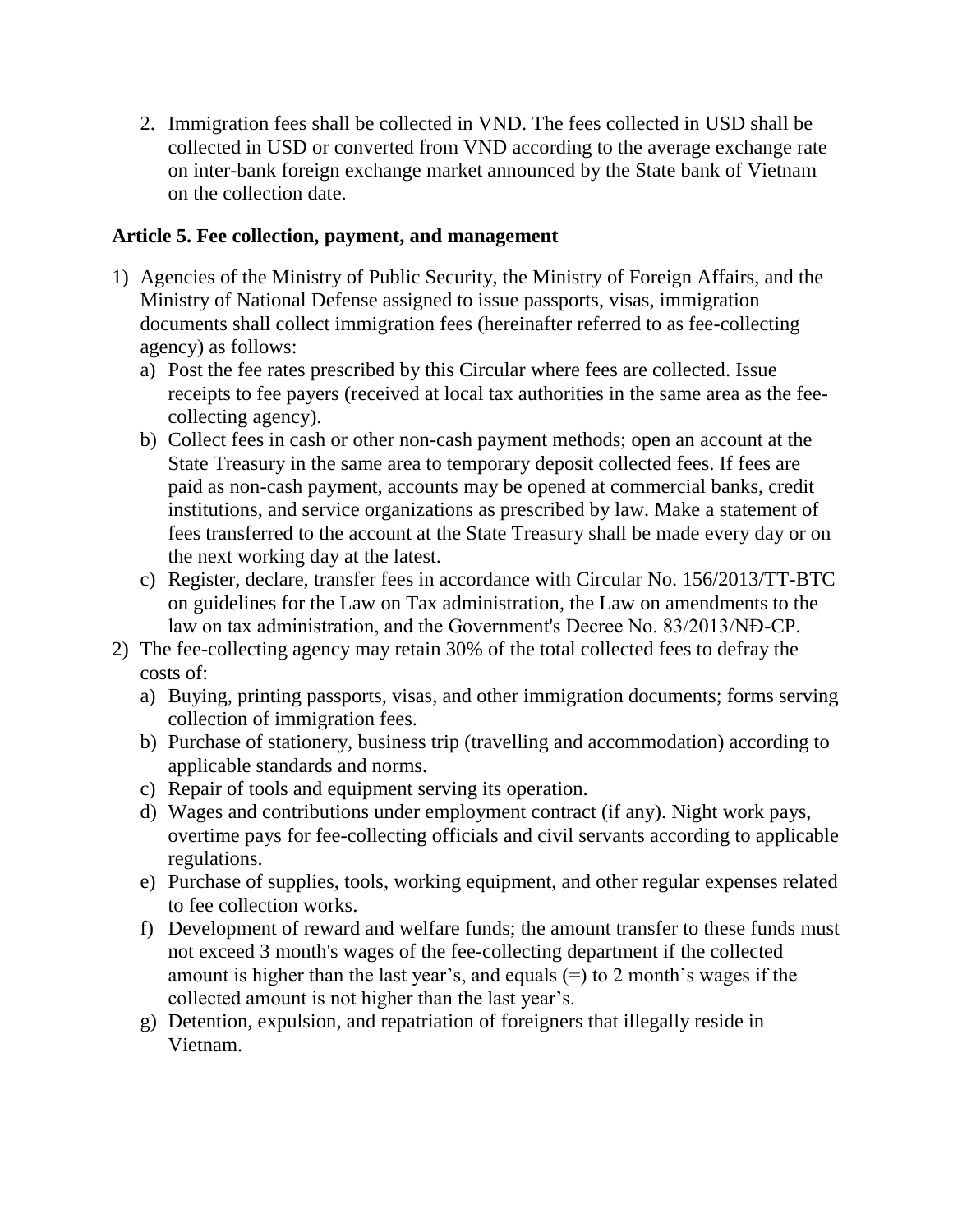h) Other expenses serving immigration management decided by the Minister of Foreign Affairs, the Minister of Public Security, or the Minister of National Defense.

The retained amount must be used by the fee-collecting agency properly with legitimate documents and in accordance with regulations. Redundant amount shall be carried forward to the next year.

The Ministry of Public Security, the Ministry of Foreign Affairs, the Ministry of National Defense shall regulate the retainable amount (30% of total amount collected) among their fee-collecting units to ensure sufficient budget for collection of immigration fees.

3) The remaining 70% of collected immigration fees shall be transferred to state budget. The amount transferred to state budget shall be distributed among different levels of state budget according to the Law on State budget.

Holders of accounts for temporary deposit of immigration fees shall follow procedures to transfer the fees to state budget.

4. The making and execution of the revenue and expenditure estimate, statement of collected and spent immigration fees shall comply with Circular No. 63/2002/TT-BTC dated July 24, 2002.

#### **Article 6. Implementation**

- 1. This Circular comes into force from November 23, 2015 and replaces Circular No. 66/2009/TT-BTC dated March 30, 2009, Circular No. 113/2009/TT-BTC dated July 02, 2009, Circular No. 97/2011/TT-BTC dated July 05, 2011, and Circular No. 190/2012/TT-BTC dated November 09, 2012.
- 2. Fee payers and relevant agencies are responsible for the implementation of this Circular. Difficulties that arise during the course of implementation of this Circular should be reported to the Ministry of Finance for consideration./.

PP MINISTER DEPUTY MINISTER (Signed and sealed)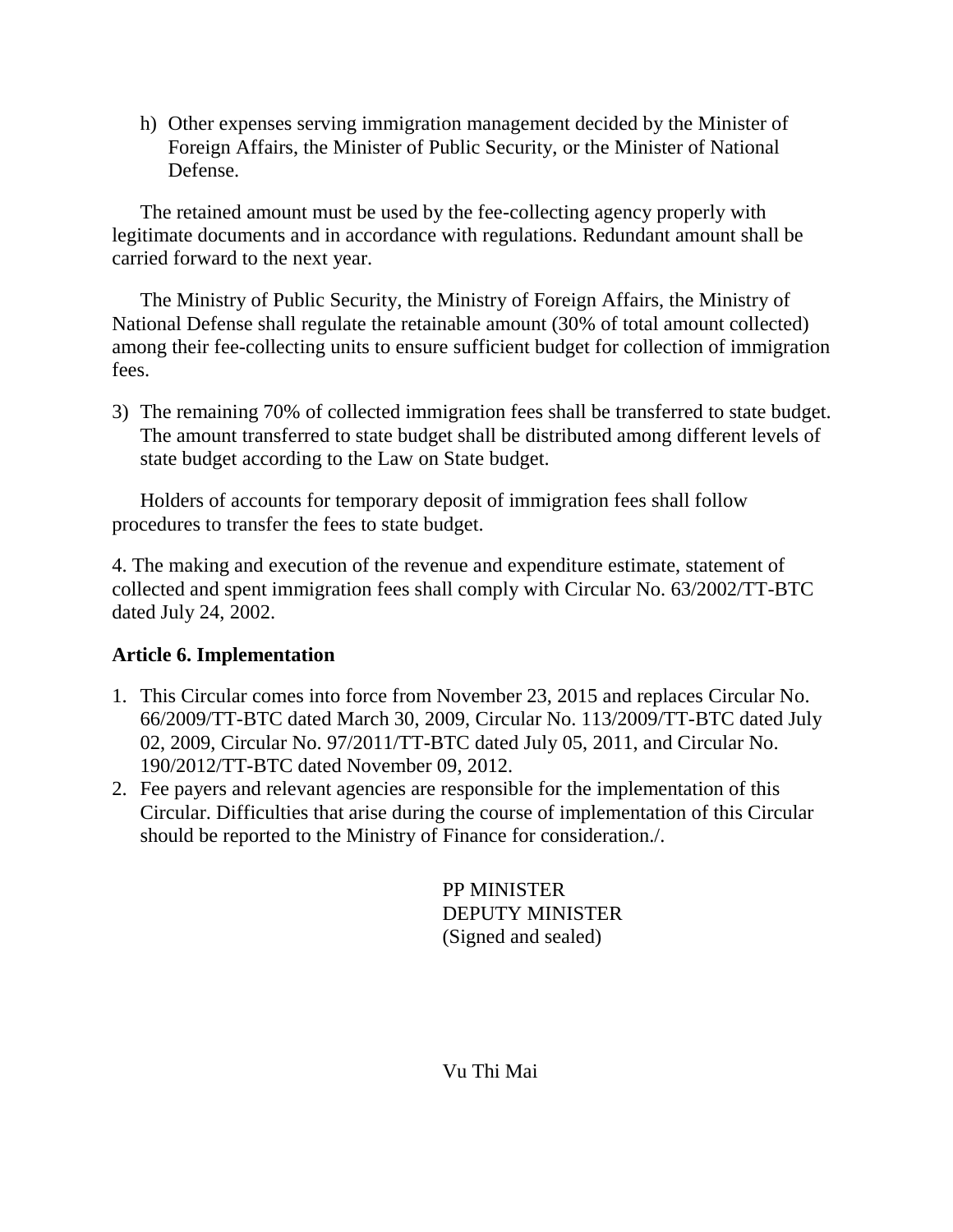# **FEES FOR ISSUANCE OF PASSPORT, VISA, DOCUMENTS RELATED TO ENTRY, EXIT, TRANSIT, AND RESIDENCE IN VIETNAM**

*(Promulgated together with Circular No. 157/2015/TT-BTC dated October 08, 2015 of the Ministry of Finance)*

#### **I. Fees paid by Vietnamese citizens.**

| No.            | <b>Description</b>                                                                                                                   | Fee (VND) |
|----------------|--------------------------------------------------------------------------------------------------------------------------------------|-----------|
| $\mathbf{1}$   | Passport:                                                                                                                            |           |
|                | $+$ New issuance                                                                                                                     | 200,000   |
|                | + Reissuance because of damage or loss                                                                                               | 400,000   |
| 2              | laissez-passer:                                                                                                                      | 100,000   |
| a)             | Through Vietnam - Laos or Vietnam - Cambodia border                                                                                  | 50,000    |
| b)             | For trade workers and officials in bordering areas of<br>Vietnam to bordering areas of China.                                        | 50,000    |
| $\mathbf{c})$  | For residents of bordering communes to enter bordering<br>communes of China that are adjacent to Vietnam.                            | 5,000     |
| $\rm d)$       | For Vietnamese citizens to enter bordering<br>provinces/cities of individual that are adjacent to Vietnam<br>for tourism or working. | 50,000    |
| 3              | Exit permit                                                                                                                          | 200,000   |
| $\overline{4}$ | Diplomatic note for issuance of entry visa                                                                                           | 10,000    |
| 5              | Diplomatic note for issuance of transit visa                                                                                         | 5,000     |
| 6              | AB stamp                                                                                                                             | 50,000    |
| 7              | Certification of personnel                                                                                                           | 100,000   |

#### **Notes:**

1. The fee for adjustment of passport/laissez-passer is 25% of the fee.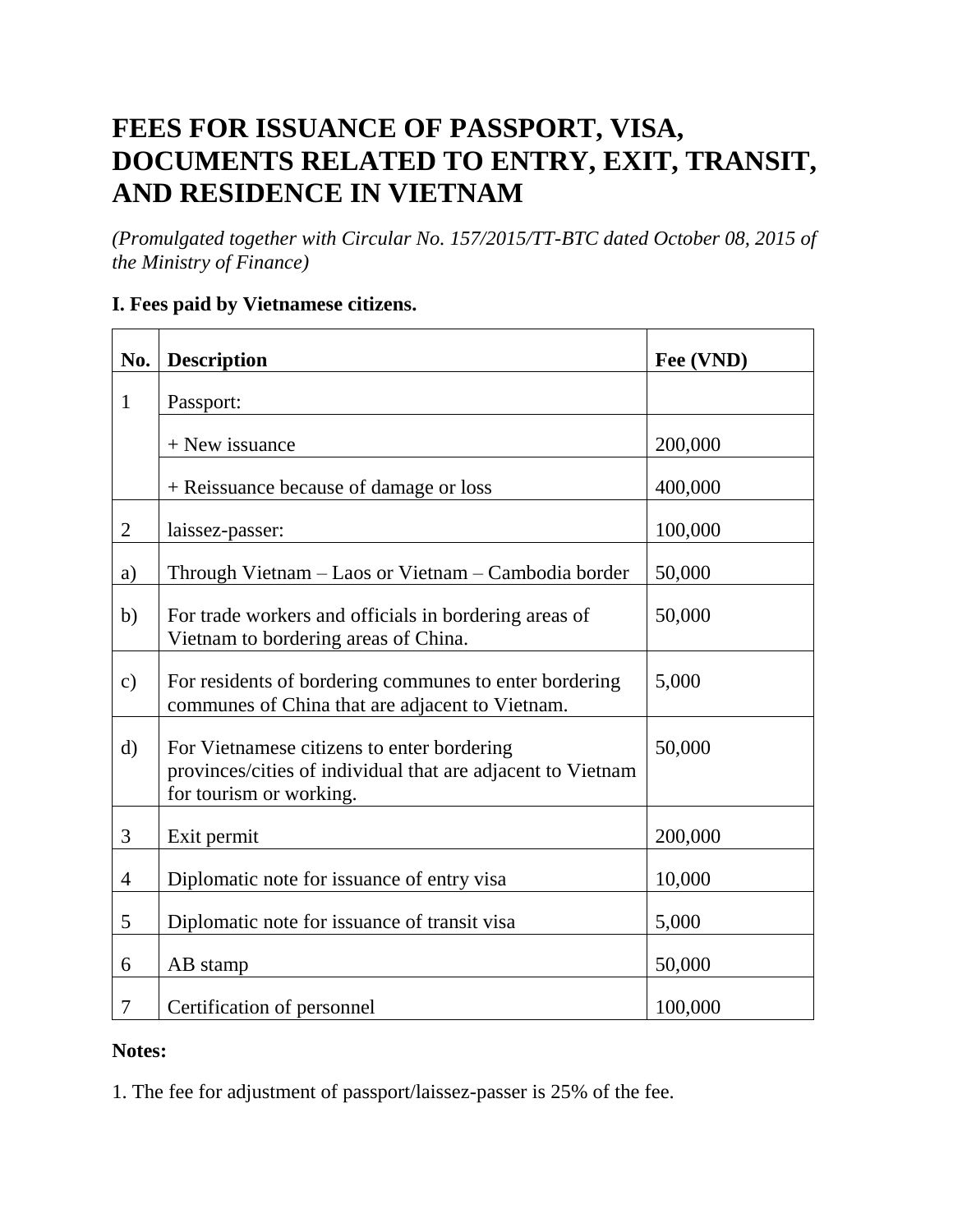2. The fee charged on children going with their family who have passports or equivalent documents is 25% of the fee.

| No.            | <b>Description</b>                                                                                                                           | Fee            |
|----------------|----------------------------------------------------------------------------------------------------------------------------------------------|----------------|
| $\mathbf{1}$   | Single-entry visa                                                                                                                            | 25 USD         |
| $\overline{2}$ | Multiple-entry visa with a duration of                                                                                                       |                |
| a)             | 3 months                                                                                                                                     | 50 USD         |
| b)             | $03 - 06$ months                                                                                                                             | 95 USD         |
| $\mathbf{c})$  | $06 - 12$ months                                                                                                                             | 135 USD        |
| 3              | Transfer of visa, temporary residence card, temporary<br>residence period from old passport to new passport                                  | 5 USD          |
| $\overline{4}$ | Temporary residence card with a duration of:                                                                                                 |                |
| a)             | $01 - 02$ year                                                                                                                               | 145 USD        |
| b)             | $02 - 05$ year                                                                                                                               | 155 USD        |
| $\mathbf{c})$  | Multiple-entry LD, DT visa issued by overseas diplomatic<br>missions of Vietnam with duration longer than 01 year                            | 5 USD          |
| 5              | Extension of temporary residence period                                                                                                      | <b>10 USD</b>  |
| 6              | Issuance, reissuance of permanent residence card                                                                                             | <b>100 USD</b> |
| 7              | Permit to enter restricted areas, bordering areas; permit for<br>Laos citizens to enter Vietnam's inland provinces using<br>laissez-passers. | <b>10 USD</b>  |
| 8              | Tourist's card (for Chinese tourists within bordering<br>provinces)                                                                          | <b>10 USD</b>  |
| 9              | Visa for transit passengers by air and by sea for tourism<br>purposes (according to Article 25 and Article 26 of Law No.<br>47/2014/QH13)    | 5 USD/person   |

**II. Fees paid by foreigners and Vietnamese citizens residing oversea.**